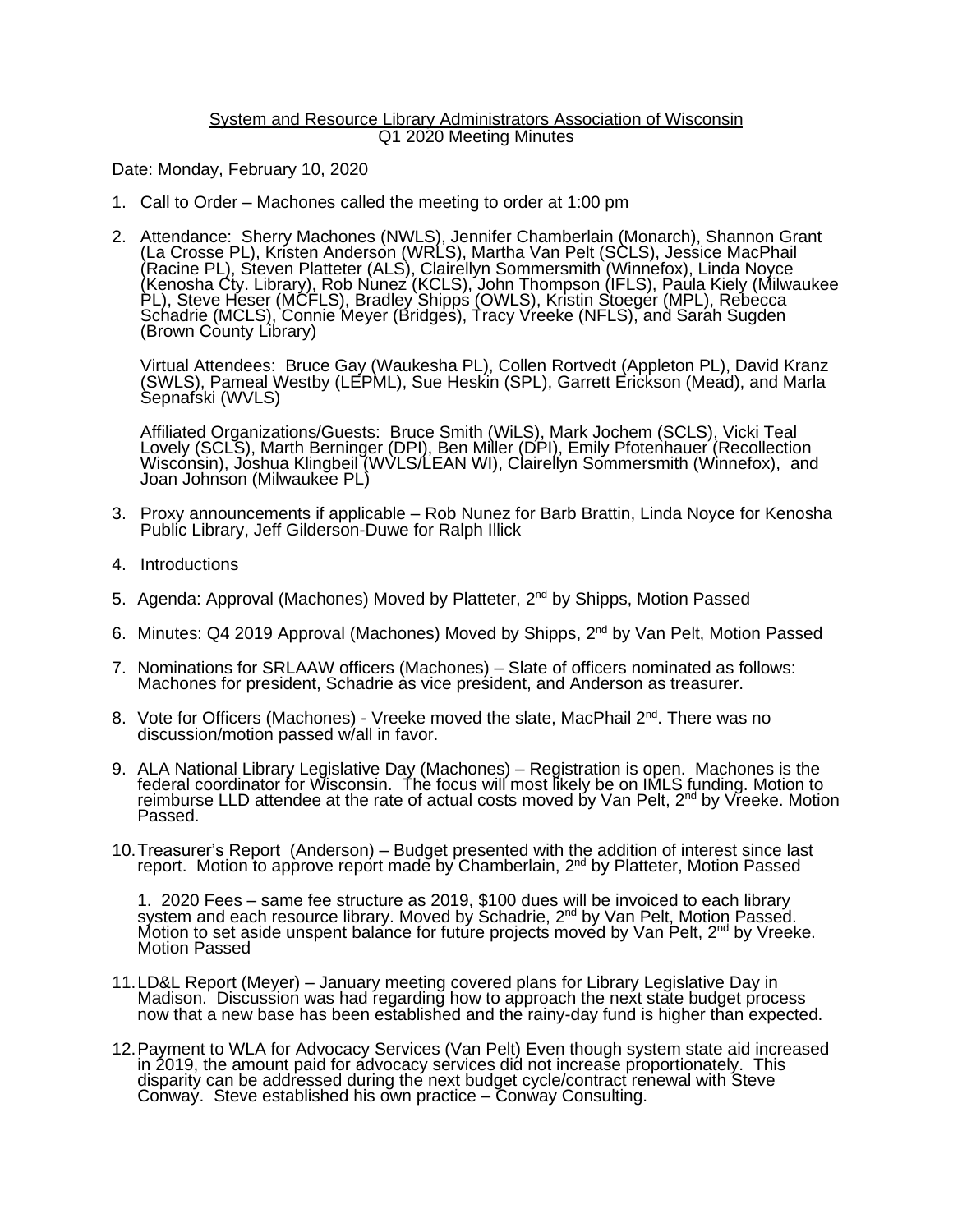- 13.Libraries Activating Workforce Development Skills (LAWDS) Project (Berninger, Jochem) Module #1 presentations have been scheduled in 8 out of 11 regions. The Workforce Development Board representatives are providing the training as part of Module #1. The Milwaukee County Federated Library System has a recording of a Module #1 session – it was presented to be specific to the Milwaukee area. The DWD is in the process of reorganization with Job Centers closing. DWD may deploy representatives to connect directly with the public libraries to help provide services to patrons.
- 14.Update from System Technology Collaboration Governance Committee (Gilderson-Duwe) a lengthy discussion regarding the DRAFT "System and Resource Libraries Association of Wisconsin (SRLAAW) Ad Hoc Committee on Governance of System Technology Collaboration Governance Proposal". Questions related to project management costs and voting mechanism in relation to current WPLC governance structure were discussed at length. Motion for SRLAAW to accept the governance structure as outlined in the Executive Summary of the DRAFT proposal, Moved by Vreeke, 2<sup>nd</sup> by MacPhail, Motion Passed
- 15.Update on Statewide System Technology Collaboration (DanJacobson) TEACH will be upgrading head end bandwidth to 5 gigs. Working to get the core infrastructure up and running at the data centers; identical hardware was purchased for the two locations.
- 16.Guidelines or Best Practices for Technology Lifecycle Planning (Heser) members will share any available life cycles already established at other systems/libraries with Steve Heser at MCFLS.
- 17.Modifications in Reporting for Annual Reports (Stoeger) Library request for the DPI team to provide timetables to libraries for changes made to the upcoming annual report in advance of the release of the reporting module during the statutory submission window.
- 18.Auto Renewals- ILS Settings (Schadrie) This topic will be addressed in the future, when the Director of PLD position has been filled.
- 19.Affiliated Organization Reports:
	- 1. Recollection Wisconsin SCLS has shared documentation for using the scanning kits and completing digitization projects.
	- 2. DPI 1) a conversation is taking place from the COSLA point of view regarding ebooks, 2) Badgerlink has formed an advisory committee, 3) Wisconsin is taking the lead in our focus on providing Inclusive Services, 4) 10 RIPL attendees will be funded by the DPI, 5) Cindy Fesemyer will provide census information under the Community Engagement on the PLD website, and 6) the Director position will combine oversight of both library teams; the position description is in the process of being outlined/drafted.
	- 3. WiLS WiLS Annual Report was sent out. Organization is currently reviewing its business model in regard to cooperative purchasing membership fees. The annual meeting will take place on February 28t, which will also be Stef Morrill's last day as the WiLS Director. 110 applications were received to fill the Director position. A Data Analyst position has been filled.
	- 4. WPLC Project manager is working with OverDrive to address accessibility issues.
	- 5. WLA Update sent via email by Plumer Lovelace
	- 6. COLAND Meeting locations have been set for the 2020 meetings. There are currently three openings open to public members. The January meeting was held virtually, with the focus on PLSR, as COLAND is now the organization tasked with the oversight of that project.
- 20.Member Roundtable 1) Marty reported on a SCLS Building Needs Assessment Group formed to investigate the move of the SCLS headquarter offices into a shared space/building with the statewide delivery operations. This move will be considered a public works project. 2) Nicolet's marketing staff member is working remotely and is seeking examples of contracts for employees that work entirely from a remote location. Additionally, issues with working remotely will need to be addressed in the personnel policy. 3) OWLS is transitioning from Sierra to TLC Carl\*X. The new ILS will go live in August. TLC is a privately held company and limits new clients to three per year. 4) SCLS migrated to Bibliovation, a new